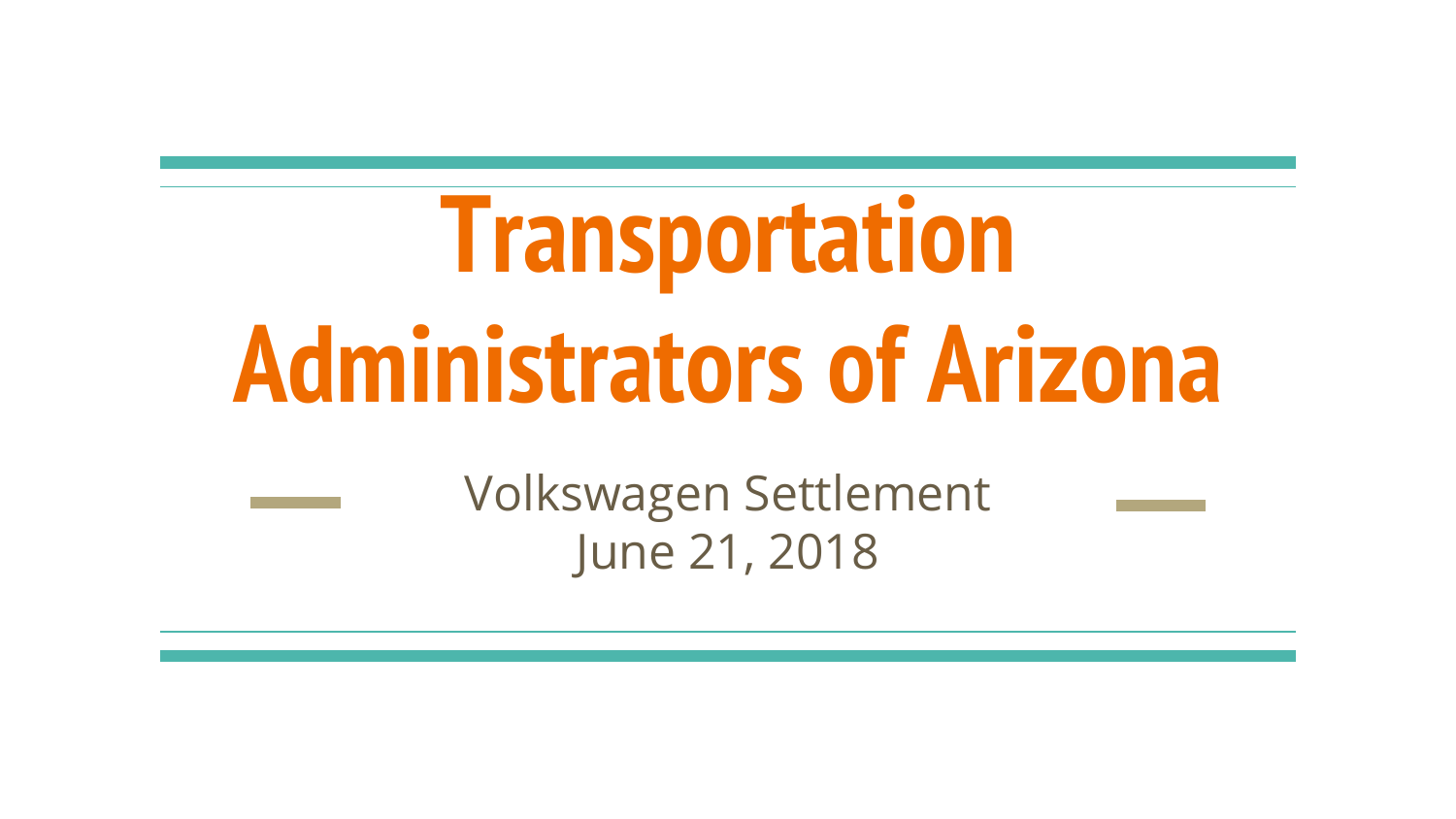# **Background**

VW entered into settlement with USDOJ in 2016 to resolve Clean Air Act violations due to the automaker's use of software to cheat emissions standards

Settlement established \$2.7 billion Environmental Mitigation Trust for states to use on activities to offset excessive emissions; Arizona's share is \$57 million

Provisions of the trust limit spending to replacing or repowering eligible large trucks, buses, and other vehicles with new diesel, alt fuel or all-electric engines

Governor Ducey has allocated \$38 million of the VW air quality mitigation funds to purchase school buses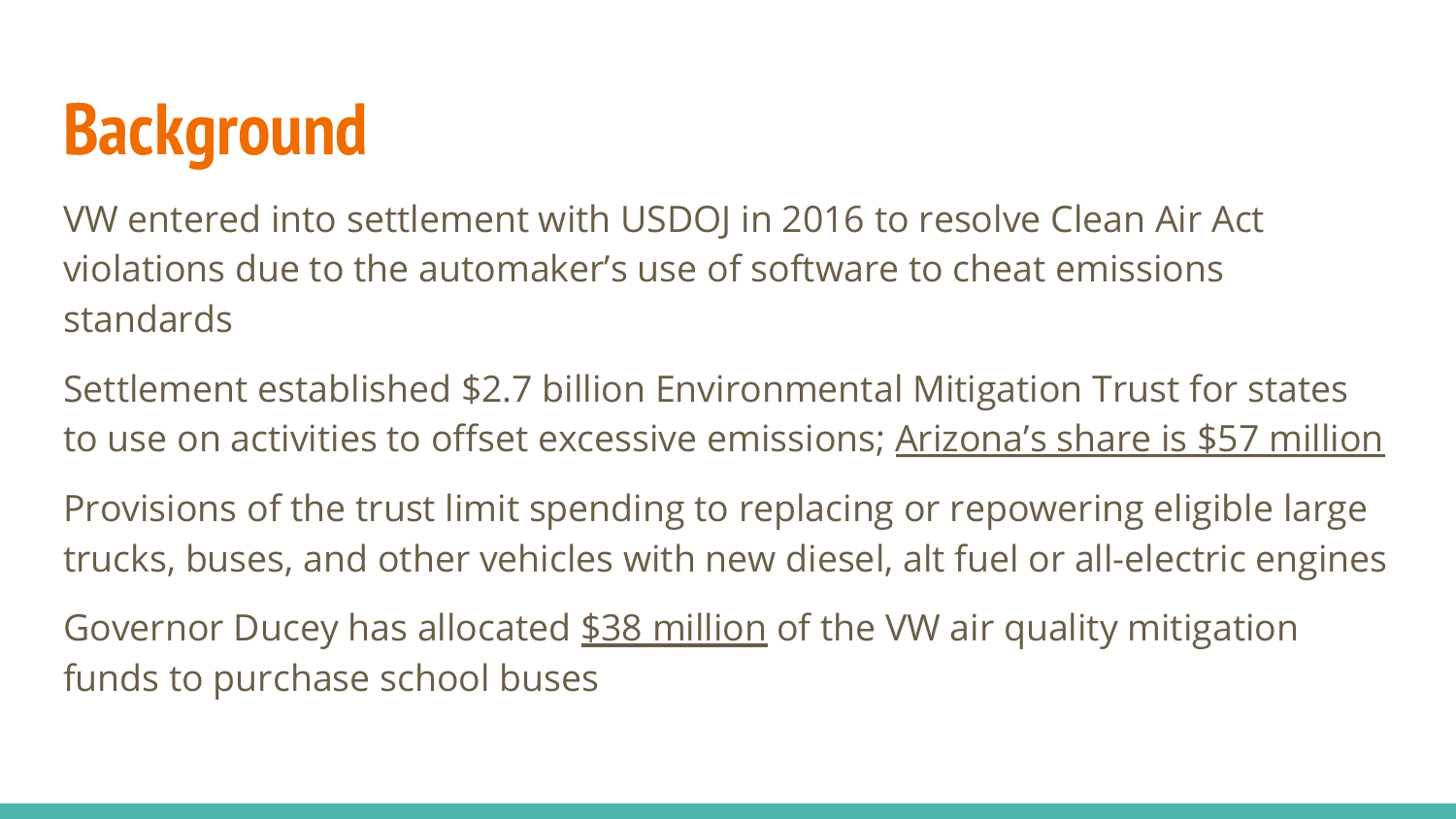#### **Anticipated Timeline**

**October 2, 2017** – Trust effective date established

**November 2017** – State applies for beneficiary status

**January 30, 2018** – Beneficiary status approved

**June 7, 2018** – State submits the mitigation plan

**August of 2018** – Trustee approves/denies mitigation plan

**September of 2018** – Funds available. State begins accepting applications for funding.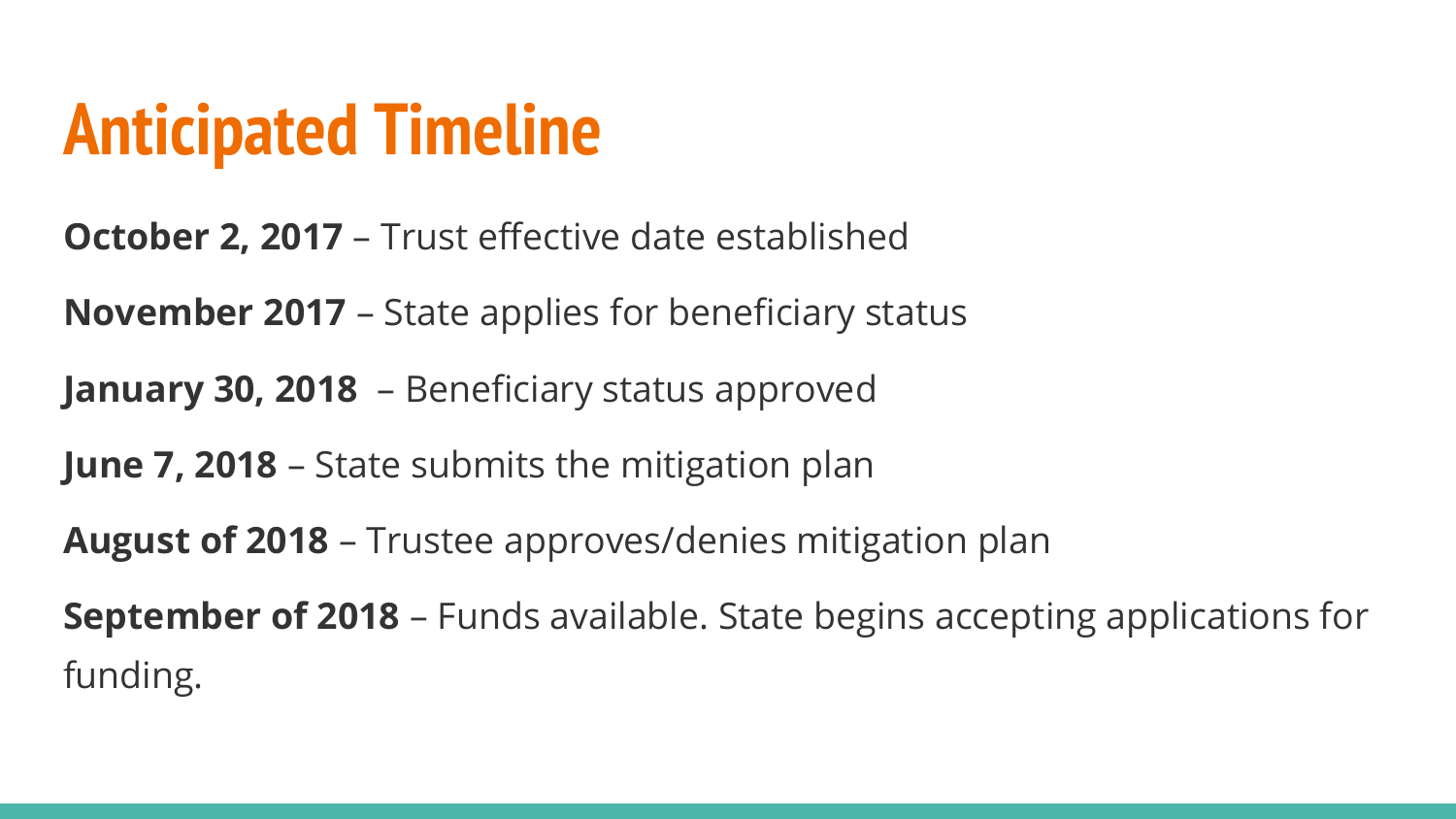# **School district eligibility**

The funding will be allocated to school districts in which at least 60% of students are eligible for free or reduced-price lunch to replace qualifying diesel school buses that are at least 15 years old and have over 100,000 miles.

The number of buses replaced will be limited to 10% of each districts' bus fleet, with a minimum of one bus per district, and is expected to total over 280 buses statewide.

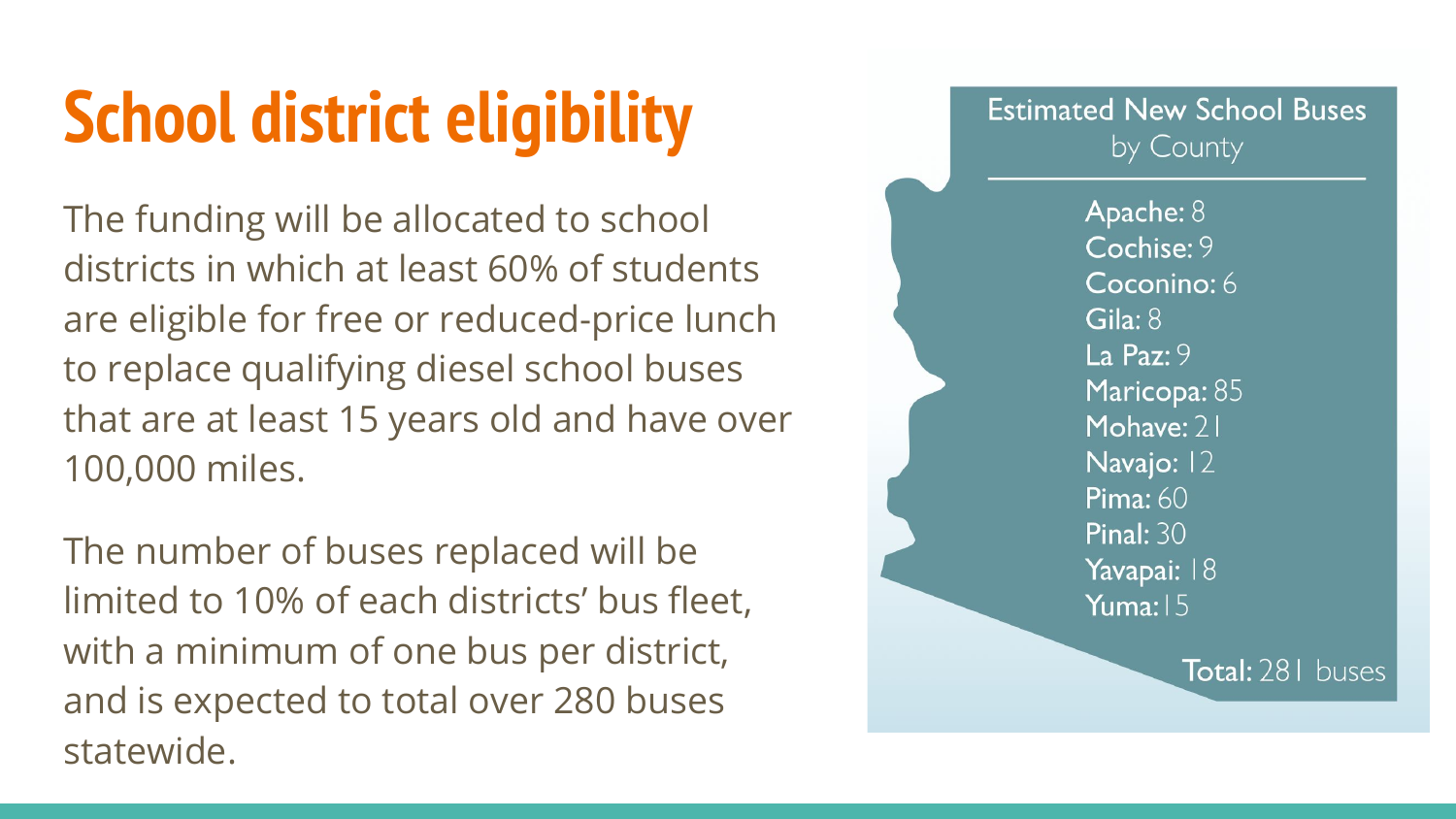

#### **Repower or Replace:**

Class 4-8 School Bus, Shuttle Bus, or Transit Bus (Eligible Buses)

Eligible Buses include those that are at least 15 years old and have over 100,000 miles.

Buses may be replaced by either diesel or alt-fuel (gasoline replacements are not eligible)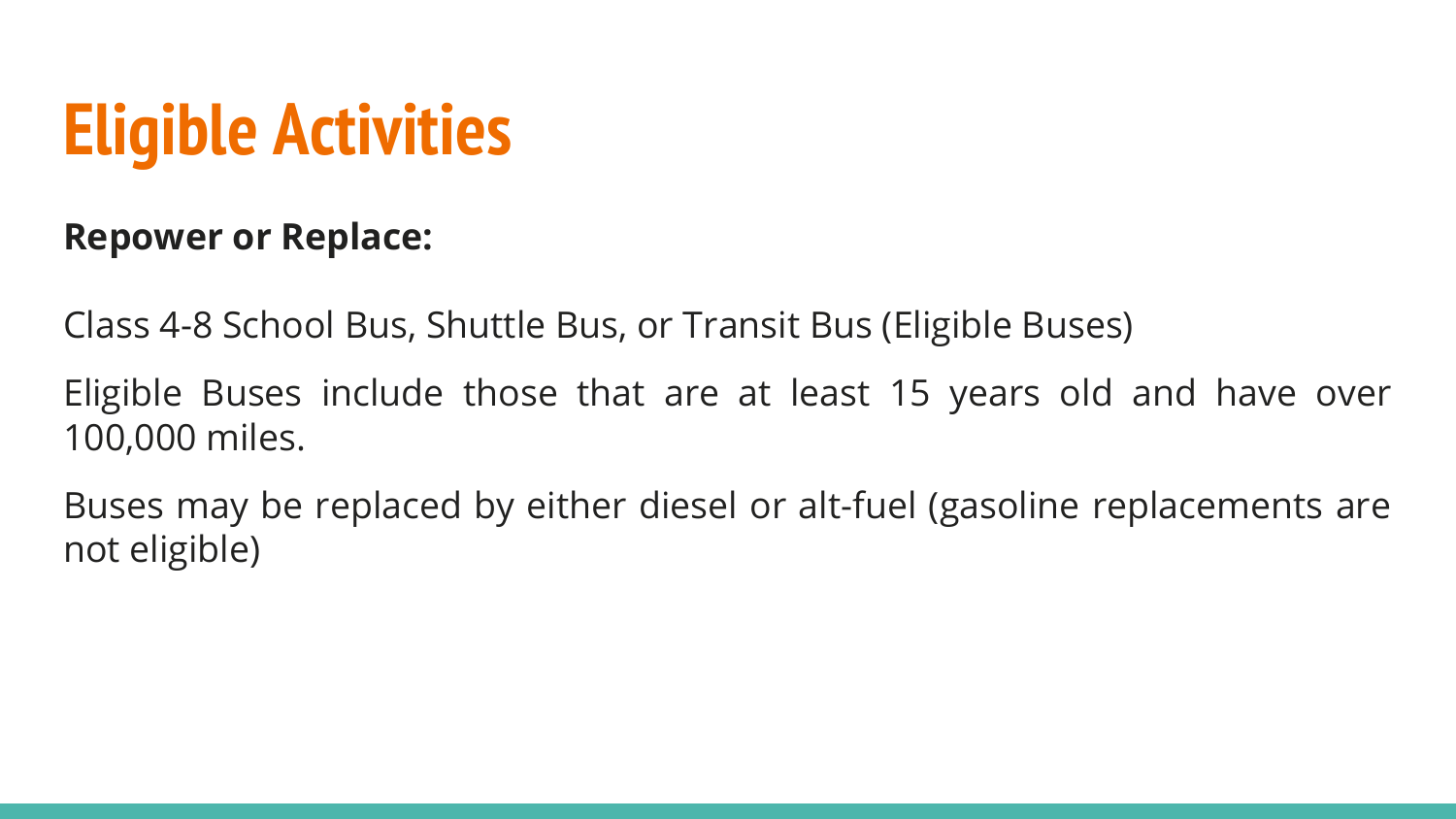# **Vehicle Disposition (Scrapping)**

The Beneficiary Agreement defines Scrapped:

**Repower:** "Shall mean to render inoperable and available for recycle, and, at a minimum, to specifically cut a 3-inch hole in the engine block for all engines."

**Replace:** "If any eligible vehicle will be replaced as part of an eligible project, Scrapped shall also include the disabling of the chassis by cutting the vehicle's frame rails completely in half."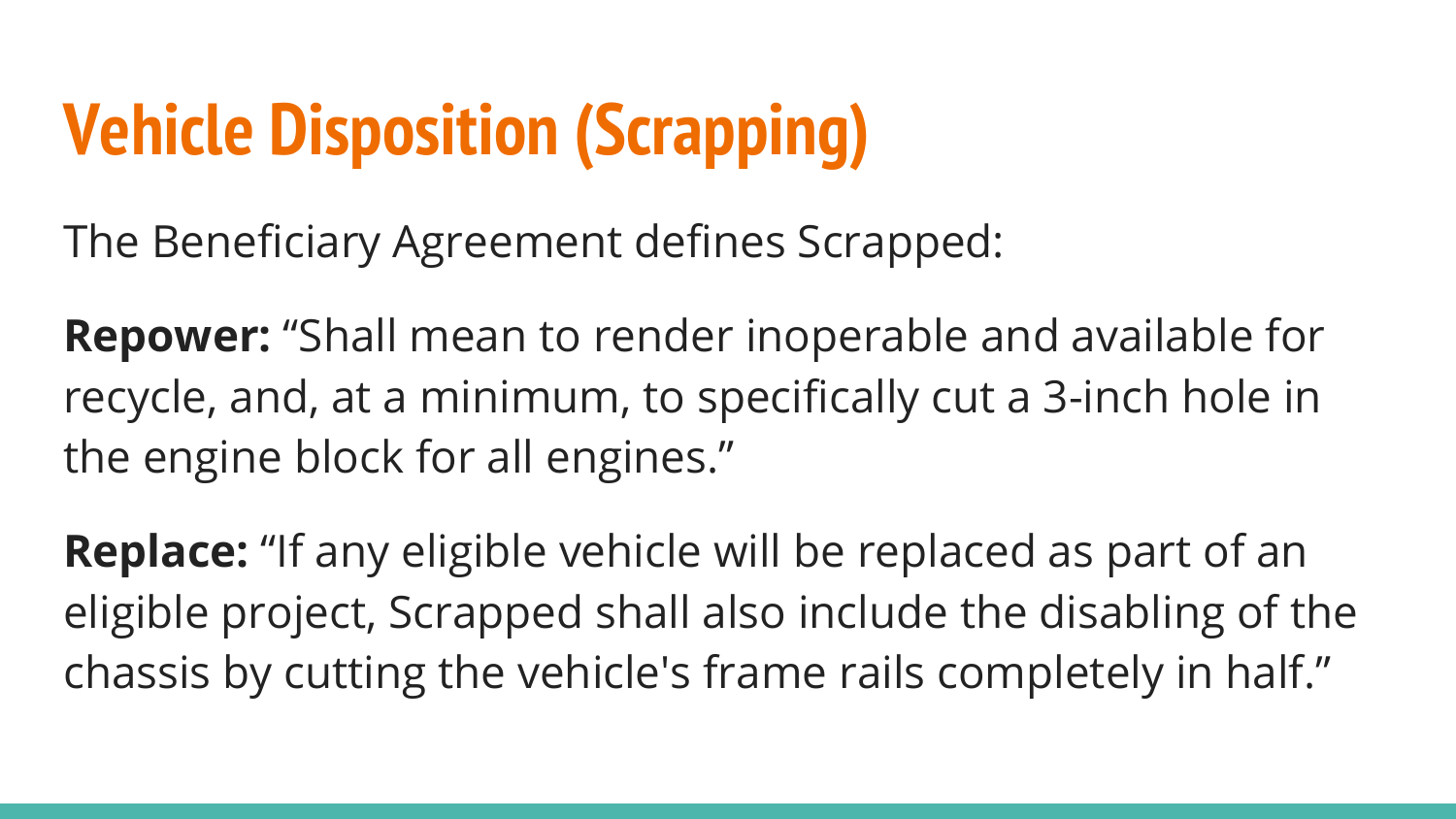## **Available Funding**

Individual districts could receive either:

- 1. Up to \$110,000 per bus to purchase new diesel school buses; or
- 2. Up to \$135,000 per bus to purchase alternative fuel school buses.

\*\*Funding will be disbursed to the school district directly through an Intergovernmental Services Agreement and not to the vendor/supplier.\*\*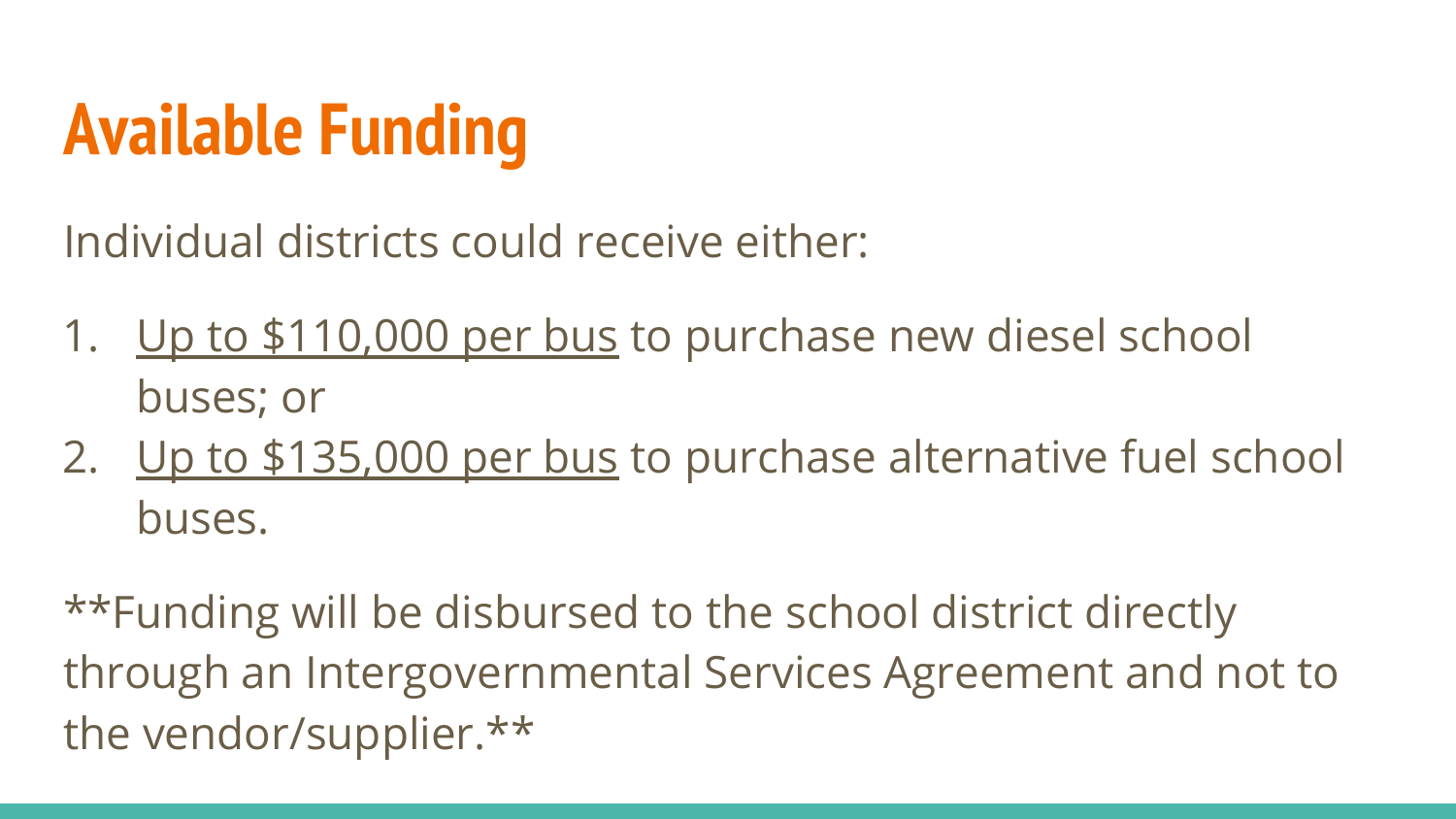#### **Procurement Process**

GFR recommends that award recipients use a procurement vehicle such as the Mohave Cooperative to procure services

The Mohave Cooperative complies with state procurement rules

The Mohave Cooperative includes three Arizona school bus sales and service providers: Auto Safety House (ASH); Canyon State Bus Sales and RWC Group

Contact information for the Mohave Cooperative: 928.753.6945; www.mesc.org

Arizona State Procurement Office: spo.az.gov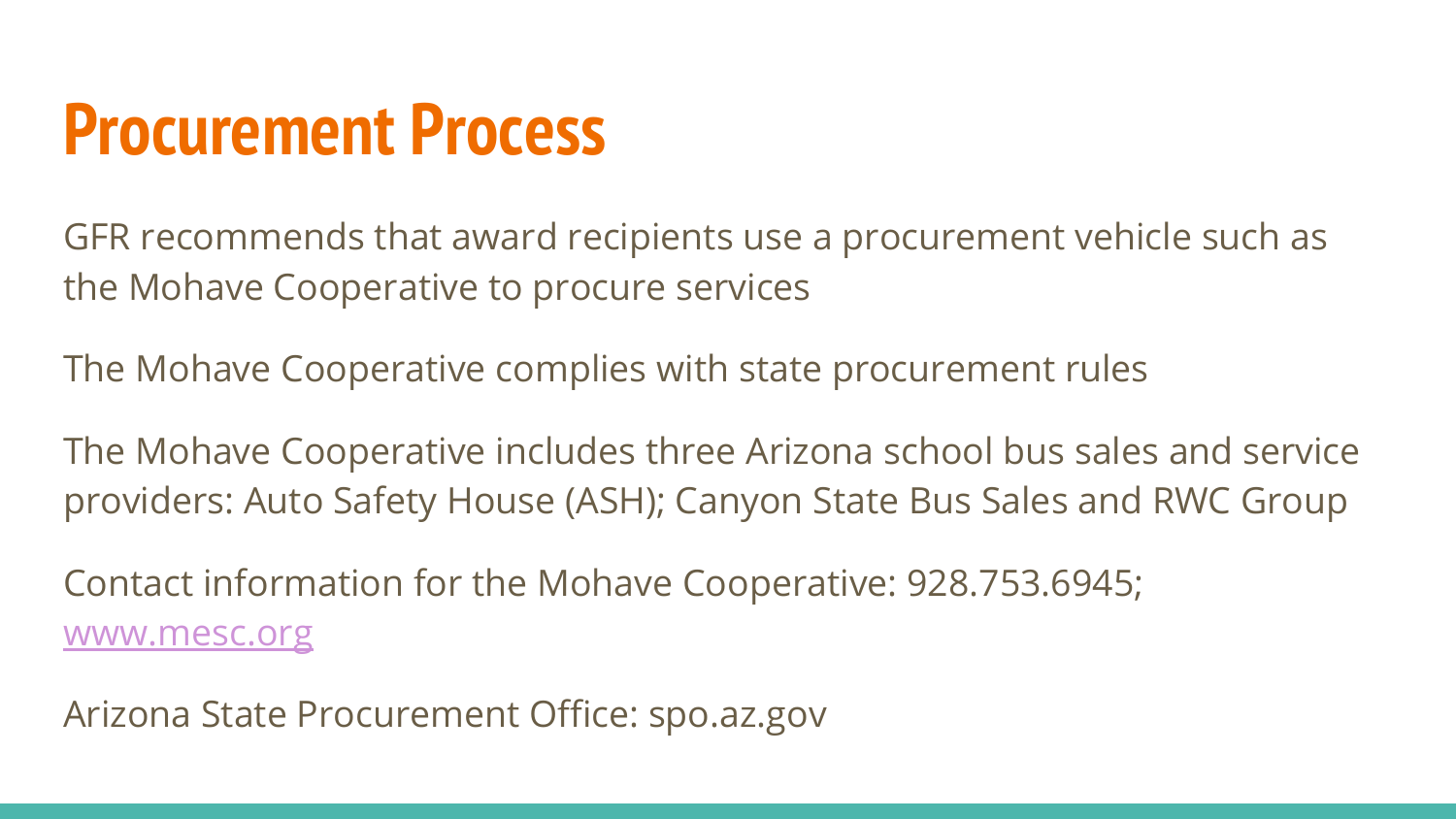#### **Grant Process**

- Once the Trustee approves the state's mitigation plan, the Office of Grants and Federal Resources will publish the grant process
- Applicants will be required to apply through the state's online grant management system, eCivis
- Districts will be required to demonstrate Title 1 status (if not currently listed by the Arizona Department of Education) and the size of their current bus fleets
- Districts will provide information on buses to be replaced along with information on new purchases (including alt-fuel information)
- Districts will have to document process for scrapping old vehicles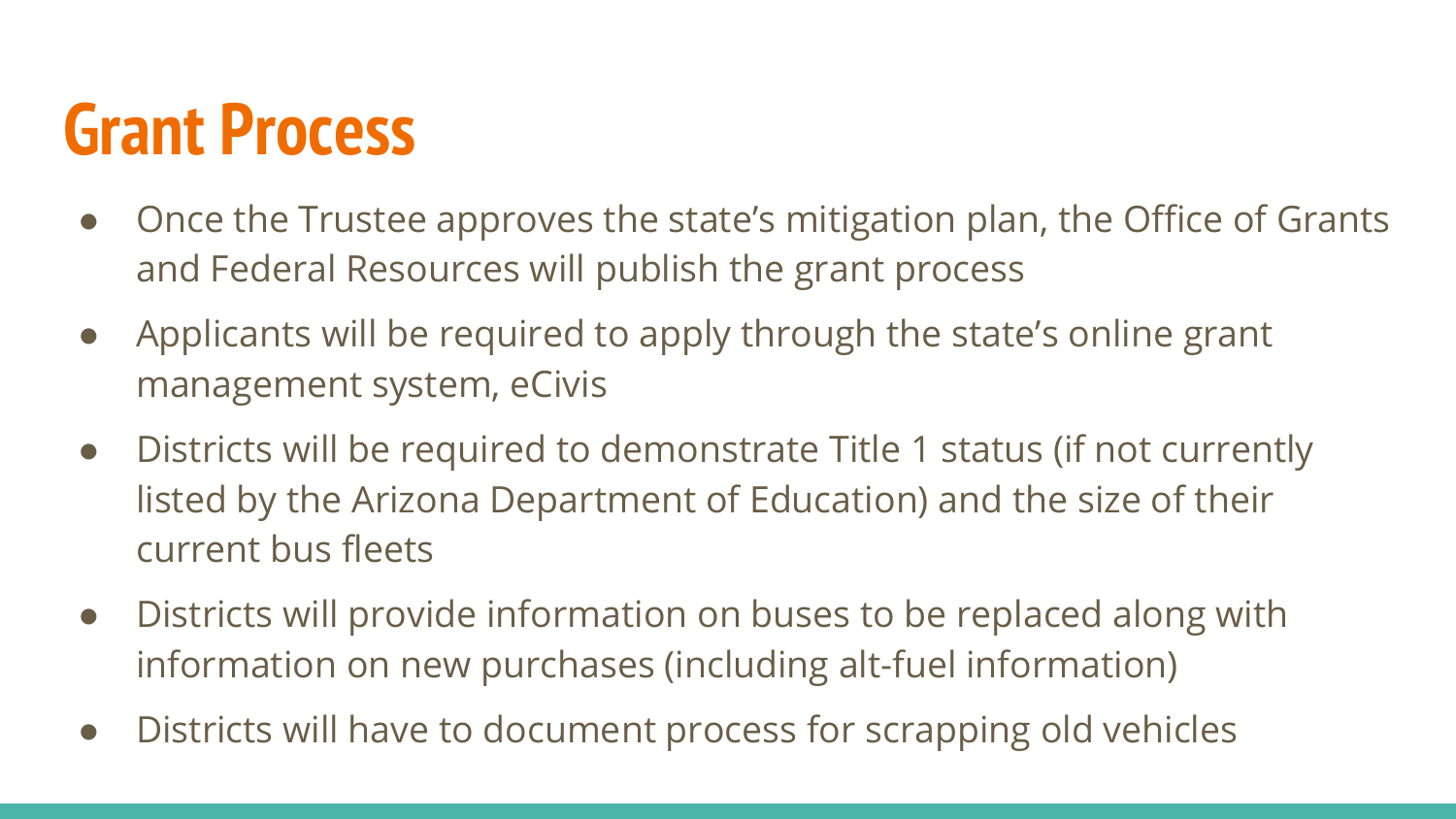#### **Next Steps**

- Office of Grants and Federal Resources (GFR) will provide a list of eligible school districts as determined by the Governor's Office
- GFR will provide trainings on the eCivis grants management system via WebEx and in person (3-4 throughout the state)
- Once the Trustee has approved the state's plan, GFR will notify eligible school districts that the application is open
- GFR will provide ongoing support and technical assistance
- **● All transactions must occur by June 30, 2020**